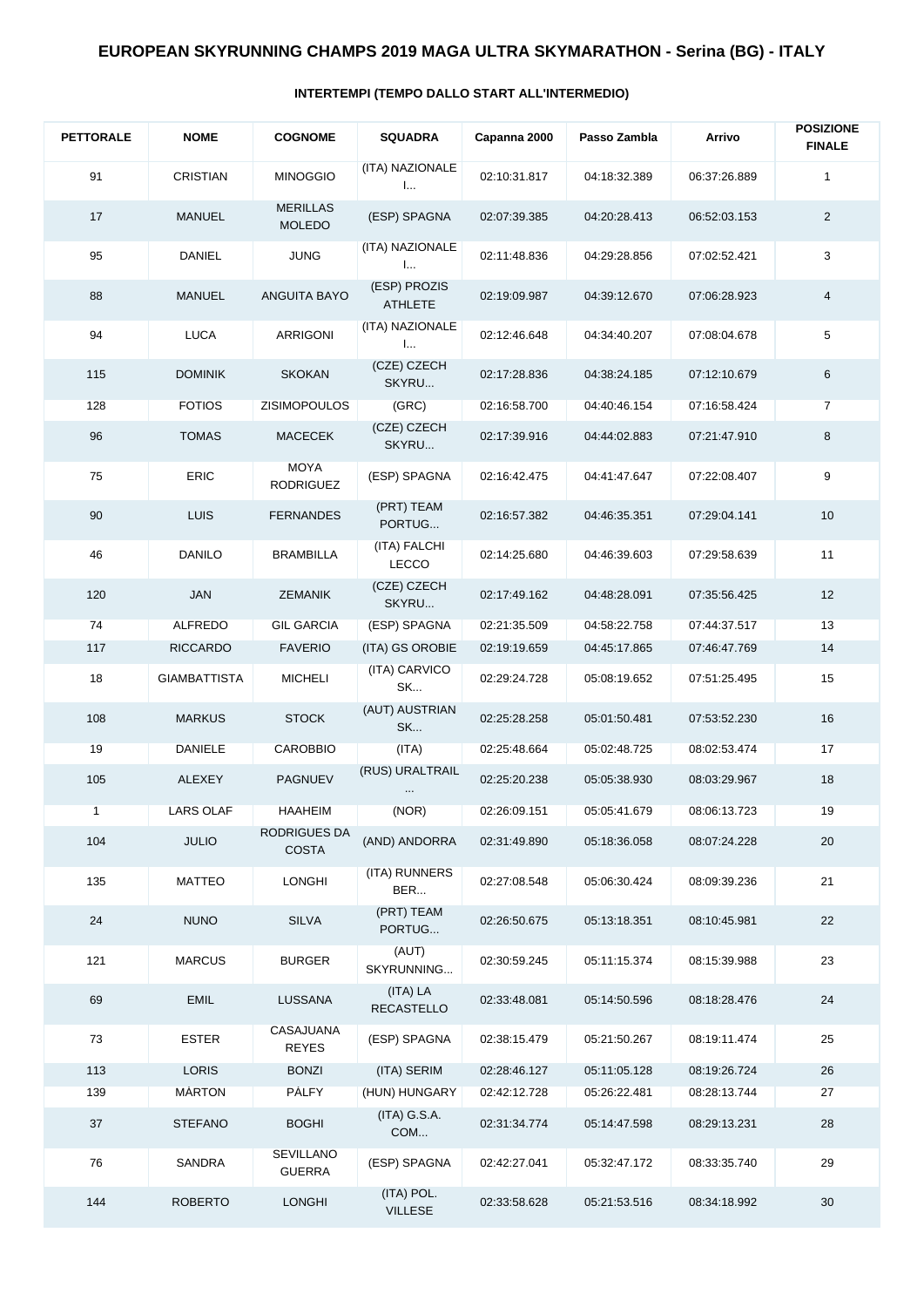| 8   | SÍLVIA           | PUIGARNAU<br><b>COMA</b> | (ESP)<br>MATXACUCA-           | 02:44:17.857 | 05:31:42.434 | 08:41:11.759 | 31 |
|-----|------------------|--------------------------|-------------------------------|--------------|--------------|--------------|----|
| 9   | <b>CECILIA</b>   | <b>PEDRONI</b>           | (ITA) NAZIONALE               | 02:42:52.899 | 05:30:56.440 | 08:41:55.002 | 32 |
| 60  | <b>FRANCESCO</b> | LORENZI                  | (ITA) VICENZA<br>MAR          | 02:25:26.686 | 05:13:19.859 | 08:45:11.006 | 33 |
| 11  | <b>SALVATORE</b> | RAGONESE                 | (ITA) A.S.D<br>BERGT          | 02:38:18.030 | 05:27:44.210 | 08:46:40.763 | 34 |
| 36  | GAETANO          | CARCANO                  | (ITA)                         | 02:39:53.958 | 05:31:13.937 | 08:51:33.519 | 35 |
| 85  | <b>BRUNO</b>     | <b>DANTAS</b>            | (PRT) TEAM<br><b>PORTUGAL</b> | 02:47:31.829 | 05:41:14.586 | 09:00:06.782 | 36 |
| 52  | MATTEO           | SALMASO                  | (ITA) GAN<br><b>NEMBRO</b>    | 02:42:55.338 | 05:44:31.813 | 09:04:58.026 | 37 |
| 148 | <b>MANUEL</b>    | <b>DEGASPERI</b>         | (ITA) ASD<br>MADE2WI          | 02:38:24.629 | 05:41:44.332 | 09:08:32.285 | 38 |
| 106 | <b>CLAUDIA</b>   | <b>ROSEGGER</b>          | (AUT) AUSTRIAN<br>SK          | 02:43:33.539 | 05:52:01.244 | 09:11:00.295 | 39 |
| 132 | <b>MIRKO</b>     | COCCO                    | (ITA) SCOTT                   | 02:25:18.127 | 05:25:49.228 | 09:14:34.781 | 40 |
| 141 | <b>GÁBOR</b>     | <b>NYAKAS</b>            | (HUN) HUNGARY                 | 03:03:21.598 | 06:02:54.889 | 09:14:57.290 | 41 |
| 150 | <b>DAVIDE</b>    | <b>SANTAGIULIANA</b>     | (ITA) LIBERO                  | 02:52:24.990 | 05:54:14.722 | 09:15:19.036 | 42 |
| 124 | NATALIA          | <b>TOMASIAK</b>          | (POL)<br>SKYRUNNING           | 02:44:52.945 | 05:52:52.731 | 09:15:36.286 | 43 |
| 57  | <b>GIANLUIGI</b> | <b>BRESCIANI</b>         | (ITA) ASD GAN<br><b>NE</b>    | 02:44:49.591 | 05:52:21.995 | 09:16:00.787 | 44 |
| 58  | <b>MATTEO</b>    | <b>GRITTI</b>            | (ITA)                         | 02:44:12.775 | 05:59:11.678 | 09:19:18.782 | 45 |
| 129 | <b>OSCAR</b>     | <b>INVERNIZZI</b>        | (ITA) ATLETICA<br><b>VA</b>   | 02:42:58.550 | 05:47:57.287 | 09:20:44.310 | 46 |
| 136 | <b>MAURIZIO</b>  | <b>SIGISMONDI</b>        | (ITA) ASD FODIPE              | 03:00:30.727 | 06:10:12.072 | 09:44:22.297 | 47 |
| 102 | <b>DAVIDE</b>    | <b>CALVI</b>             | (ITA)                         | 02:54:16.588 | 05:58:07.669 | 09:44:46.553 | 48 |
| 43  | <b>ALESSIO</b>   | <b>BREDA</b>             | (ITA) ATLETIC<br>MA           | 02:59:32.727 | 06:19:22.705 | 09:46:13.059 | 49 |
| 143 | <b>NIKOLETT</b>  | <b>DENDEL</b>            | (HUN) HUNGARY                 | 03:03:08.733 | 06:18:49.713 | 09:48:37.333 | 50 |
| 71  | <b>GABRIELE</b>  | <b>PERICO</b>            | (ITA) ASD NEVER<br>G          | 02:53:45.907 | 06:12:46.293 | 09:51:15.836 | 51 |
| 123 | <b>MAURIZIO</b>  | <b>MERLINI</b>           | (ITA) ALTITUDE<br><b>RACE</b> | 02:37:52.054 | 05:58:27.668 | 09:55:58.581 | 52 |
| 67  | <b>SERGIO</b>    | <b>FIORETTA</b>          | (ITA) OSA<br>VALMAD           | 03:03:23.151 | 06:18:11.228 | 09:56:58.832 | 53 |
| 92  | YVONNE           | <b>VISSERS</b>           | (NLD)                         | 03:08:45.238 | 06:27:12.407 | 10:03:13.367 | 54 |
| 110 | <b>PETRA</b>     | SEVCÍKOVÁ                | (CZE) CZECH<br>SKYRU          | 03:00:42.890 | 06:18:34.217 | 10:08:34.845 | 55 |
| 109 | <b>FABIO</b>     | <b>PESENTI</b>           | (ITA) PLAYS                   | 02:51:02.945 | 06:16:36.742 | 10:15:08.348 | 56 |
| 118 | <b>BARBORA</b>   | CICHÁ                    | (CZE) CZECH<br>SKYRU          | 03:05:51.055 | 06:27:24.407 | 10:19:36.356 | 57 |
| 101 | <b>NICOLA</b>    | <b>FERRARI</b>           | (ITA)                         | 03:05:55.485 | 06:27:54.401 | 10:22:33.618 | 58 |
| 39  | ALESSANDRO       | <b>GIOVINETTI</b>        | (ITA) 3 MORI<br>RUNN          | 03:04:43.874 | 06:30:07.873 | 10:26:18.629 | 59 |
| 40  | <b>SIMONE</b>    | <b>PASINI</b>            | (ITA)                         | 03:15:06.061 | 06:46:14.985 | 10:27:29.373 | 60 |
| 142 | <b>SIMONE</b>    | <b>ISENI</b>             | (ITA)                         | 03:00:20.838 | 06:29:58.379 | 10:27:44.362 | 61 |
| 130 | MATTEO           | <b>DEPONTI</b>           | (ITA) ASD MAGA                | 02:59:45.627 | 06:24:17.430 | 10:30:05.625 | 62 |
| 28  | <b>MARIO</b>     | ESTEBAN                  | $(ESP)$ C.M.<br>IBONCI        | 03:19:57.226 | 06:47:04.736 | 10:32:00.652 | 63 |
| 86  | <b>DAVID</b>     | <b>MASONI</b>            | (ITA) ATLETICA<br>CR          | 02:52:19.585 | 06:22:08.187 | 10:34:22.377 | 64 |
| 45  | <b>SVEN</b>      | <b>VISTALLI</b>          | (ITA) LIBERO                  | 02:57:57.697 | 06:32:41.343 | 10:37:00.394 | 65 |
| 79  | <b>MARIO</b>     | <b>MAGGIONI</b>          | (ITA) LIBERO                  | 03:07:46.859 | 06:43:21.004 | 10:37:34.894 | 66 |
| 56  | <b>MARCO</b>     | <b>BIAVA</b>             | (ITA) GAN<br>NEMBRO           | 03:26:04.095 | 06:59:24.626 | 10:39:41.154 | 67 |
| 53  | <b>FABRIZIO</b>  | <b>MOLOGNI</b>           | (ITA)                         | 03:08:56.461 | 06:51:43.678 | 10:39:51.901 | 68 |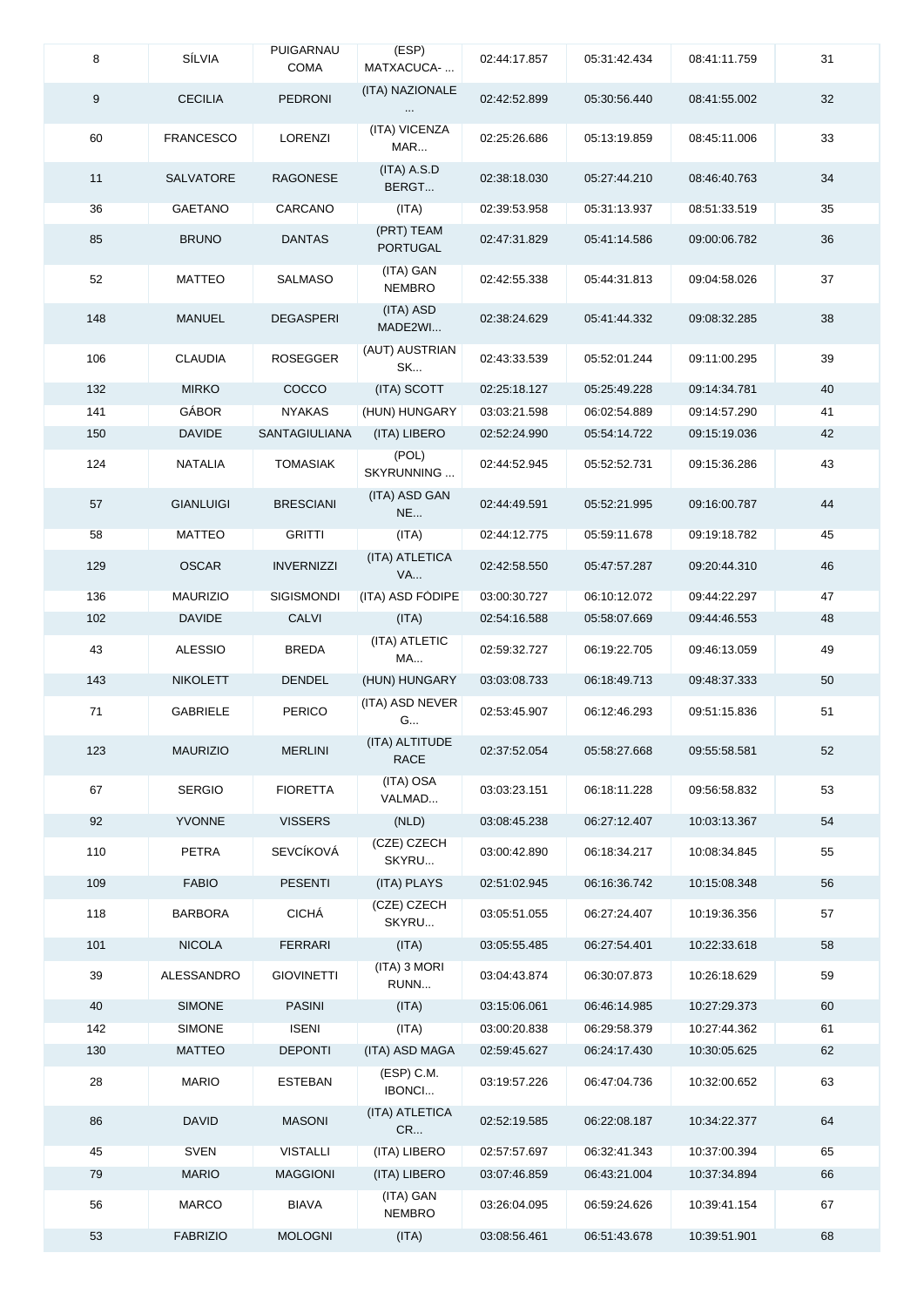| 10           | ALESSANDRO      | <b>PAPIS</b>        | (ITA) MONTANAIA              | 03:09:05.958 | 06:44:01.854 | 10:40:27.146    | 69  |
|--------------|-----------------|---------------------|------------------------------|--------------|--------------|-----------------|-----|
| 89           | <b>CLAUDIO</b>  | <b>FONTANA</b>      | $(ITA)$ R4P                  | 03:09:45.213 | 06:34:01.334 | 10:41:00.646    | 70  |
| 131          | ANDRIANNA       | VASILATOU           | (GRC) TECNICA<br>HEL         | 03:23:30.244 | 06:55:38.394 | 10:41:37.139    | 71  |
| 100          | <b>ROBERTO</b>  | <b>BARACHETTI</b>   | (ITA) ATLETICA<br><b>MA</b>  | 03:15:04.737 | 06:49:33.704 | 10:42:32.386    | 72  |
| 146          | GEZA            | <b>OSZACZKI</b>     | (HUN) HUNGARY                | 03:12:55.024 | 06:56:12.890 | 10:42:55.383    | 73  |
| 107          | <b>LORENZO</b>  | <b>TAGLIABUE</b>    | (ITA) GSA<br><b>COMETA</b>   | 03:02:14.118 | 06:36:26.568 | 10:44:55.146    | 74  |
| 111          | <b>PAOLO</b>    | <b>SONZOGNI</b>     | (ITA)                        | 03:29:05.061 | 06:55:49.886 | 10:47:21.422    | 75  |
| 30           | <b>NICOLA</b>   | PANZERI             | (ITA)                        | 03:13:02.932 | 06:29:51.131 | 10:52:25.402    | 76  |
| 48           | <b>GABRIELE</b> | <b>SIGHINOLFI</b>   | (ITA) TEAM MUD<br>E          | 03:09:16.268 | 06:54:02.409 | 10:53:28.407    | 77  |
| 15           | <b>LUCIA</b>    | <b>FRANCO</b>       | (PRT) TEAM<br>PORTUG         | 03:23:31.474 | 07:01:00.371 | 11:02:56.426    | 78  |
| $\mathbf{3}$ | PIER CARLO      | <b>PORRO</b>        | (ITA) ASD KM<br>SPORT        | 03:18:00.695 | 06:56:52.894 | 11:08:47.689    | 79  |
| 63           | <b>JOCELINA</b> | <b>FERREIRA</b>     | (PRT) TEAM<br>PORTUG         | 03:35:25.760 | 07:16:57.459 | 11:09:32.929    | 80  |
| 62           | <b>ROBERTO</b>  | <b>BRIGNOLI</b>     | (ITA) TEAM<br>GAAREN         | 03:21:21.665 | 07:03:53.106 | 11:12:02.692    | 81  |
| 140          | <b>ZOLTAN</b>   | <b>ISPANKI</b>      | (HUN) HUNGARY                | 03:20:09.540 | 07:07:42.534 | 11:16:41.938    | 82  |
| 87           | PETRA           | <b>MÜCKOVÁ</b>      | (CZE) CZECH<br>SKYRU         | 03:26:58.274 | 07:09:43.783 | 11:17:09.432    | 83  |
| 125          | <b>PAOLO</b>    | <b>BERGAMINI</b>    | (ITA)                        | 03:00:19.174 | 06:37:08.052 | 11:19:39.920    | 84  |
| 22           | <b>RAUL</b>     | ALDAZ VERGARA       | (ESP) SARRIOS<br>ZAR         | 03:19:58.091 | 06:47:05.228 | 11:21:59.668    | 85  |
| 13           | <b>MARCO</b>    | ZANETTE             | (ITA)                        | 03:34:49.907 | 07:27:06.090 | 11:26:25.676    | 86  |
| 65           | <b>MICHELE</b>  | LORENZI             | (ITA) CANTO DI<br>C          | 03:09:03.183 | 07:03:52.597 | 11:29:48.456    | 87  |
| 84           | LORENZO         | <b>BERNABE</b>      | (ITA) EROCK<br><b>TEAM</b>   | 03:07:34.663 | 07:06:26.313 | 11:30:13.953    | 88  |
| 47           | <b>DIEGO</b>    | <b>FIORELLI</b>     | (ITA) OSA<br>VALMAD          | 03:36:49.287 | 07:35:58.267 | 11:33:55.457    | 89  |
| 59           | <b>FABIO</b>    | <b>FERRARI</b>      | (ITA) PAVANELLO              | 03:23:39.159 | 07:08:02.288 | 11:34:21.467    | 90  |
| 49           | <b>MATTEO</b>   | <b>ANGHINETTI</b>   | (ITA)<br>CITTADELLA          | 03:03:07.057 | 06:54:01.409 | 11:34:38.452    | 91  |
| 55           | <b>DANIELE</b>  | <b>CONFALONIERI</b> | (ITA)                        | 03:21:24.546 | 07:04:02.839 | 11:45:36.974    | 92  |
| 64           | <b>MAURO</b>    | LECCO               | (ITA) GAN<br><b>NEMBRO</b>   | 03:21:23.006 | 07:05:26.315 | 11:49:46.730    | 93  |
| 41           | <b>MAURO</b>    | <b>ALESSIO</b>      | (ITA) GRUPPO<br>ALPI         | 03:28:42.353 | 07:22:13.429 | 11:53:38.538    | 94  |
| 77           | ALBERTO         | VIZZUSO             | (ITA)<br>RUN4PEOPLE          | 03:30:54.319 | 07:26:51.346 | 11:55:55.320    | 95  |
| 97           | <b>GIORGIO</b>  | SONZOGNI            | (ITA) ATLETICA<br><b>VA</b>  | 03:18:48.886 | 07:04:58.569 | 12:02:57.554    | 96  |
| 119          | ANDRÉ           | JONSSON             | (SWE) PEAK<br>PERFOR         | 02:10:55.385 | 04:25:32.762 | Non disponibile | 97  |
| 32           | <b>ALBERTO</b>  | <b>BRESCIANI</b>    | (ITA)<br><b>TRAILRUNNING</b> | 03:23:46.096 | 06:15:38.487 | Non disponibile | 98  |
| 122          | <b>CAROLINA</b> | <b>TIRABOSCHI</b>   | (ITA) ASD MAGA               | 02:52:39.466 | 06:23:57.932 | Non disponibile | 99  |
| 54           | <b>MANUEL</b>   | PIZZOLATO           | (ITA) EVOLUTION<br>S         | 02:50:27.017 | 06:33:48.588 | Non disponibile | 100 |
| 14           | <b>GIANLUCA</b> | PERUZZO             | (ITA)                        | 03:42:14.855 | 06:39:51.284 | Non disponibile | 101 |
| 66           | <b>EGIDIO</b>   | MAZZINA             | (ITA) TEAM KV<br>AMI         | 03:11:30.730 | 06:48:04.584 | Non disponibile | 102 |
| 116          | <b>DAVIDE</b>   | <b>GRITTI</b>       | (ITA) SCI CLUB<br><b>RO</b>  | 03:07:16.365 | 07:14:19.495 | Non disponibile | 103 |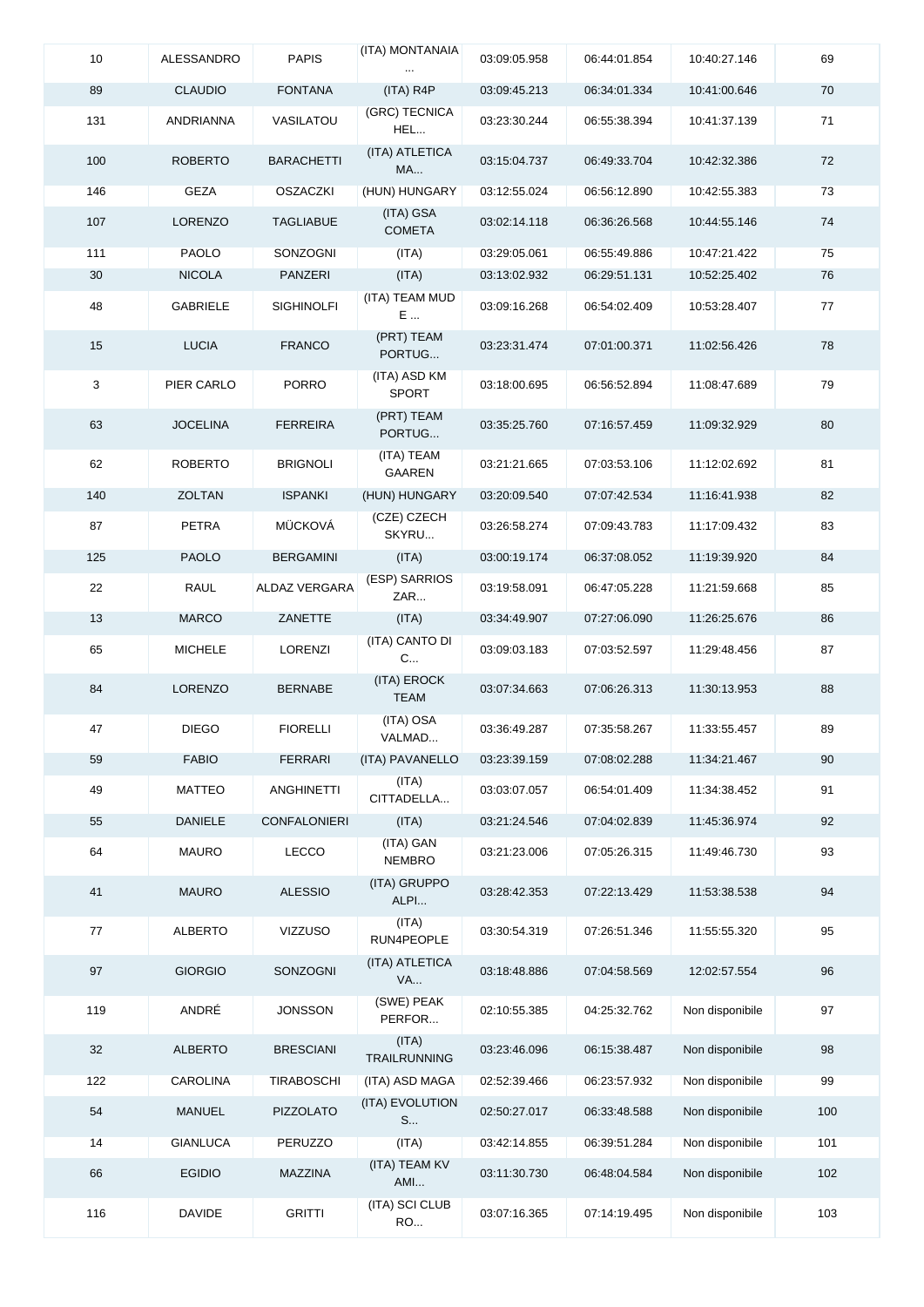| 80             | <b>MIRKO</b>                      | PIZZABALLA                | (ITA) WE ARE<br>RUNN          | 03:20:54.367    | 07:16:40.466    | Non disponibile | 104 |
|----------------|-----------------------------------|---------------------------|-------------------------------|-----------------|-----------------|-----------------|-----|
| 12             | <b>FRANCESCO</b>                  | <b>TIBALDO</b>            | (ITA) VICENZA<br>MA           | 03:34:56.850    | 07:25:44.862    | Non disponibile | 105 |
| 68             | <b>ERIK</b>                       | <b>FALGARI</b>            | (ITA) ATLETIC<br>MA           | 03:10:33.159    | 07:26:27.602    | Non disponibile | 106 |
| 38             | <b>IGOR</b>                       | CEJ                       | (ITA) VAL<br>ROSAND           | 03:39:07.096    | 07:39:28.249    | Non disponibile | 107 |
| 126            | <b>FERRUCCIO</b>                  | <b>MASSOLI</b>            | (ITA) ATLETICA<br>FR          | 03:28:45.128    | 07:43:51.724    | Non disponibile | 108 |
| 112            | <b>CRISTIAN</b>                   | <b>BELOTTI</b>            | (ITA) BERGAMO<br><b>STARS</b> | 03:29:14.393    | 07:45:46.420    | Non disponibile | 109 |
| 34             | <b>JUSTYNA</b>                    | <b>ADAMUS</b><br>KOWALSKA | (POL) AZS AWF<br>KAT          | 03:39:03.002    | 07:46:46.419    | Non disponibile | 110 |
| 133            | SANDRO                            | <b>BERTERA</b>            | (ITA) ASD<br>RUNNERS          | 03:38:38.874    | 07:48:40.410    | Non disponibile | 111 |
| 29             | <b>STEFANO</b>                    | <b>BARCELLA</b>           | (ITA)                         | 03:20:55.601    | 07:49:07.411    | Non disponibile | 112 |
| 42             | PAOLO                             | <b>ACETI</b>              | (ITA) PODISTI<br><b>DU</b>    | 03:24:24.119    | 07:51:23.636    | Non disponibile | 113 |
| $\overline{2}$ | <b>DAMIANO</b>                    | <b>PORTINARI</b>          | (ITA) DURONA<br><b>TEAM</b>   | 03:33:12.608    | 07:52:50.120    | Non disponibile | 114 |
| 149            | <b>GIULIANO</b>                   | SAVIO                     | <b>GRUPPO SAN</b><br>PIO X    | 03:44:04.648    | 07:56:03.348    | Non disponibile | 115 |
| 33             | <b>FABIO</b>                      | <b>RIVA</b>               | (ITA)                         | 03:49:17.707    | 07:57:19.851    | Non disponibile | 116 |
| 61             | <b>DAVIDE</b>                     | <b>MASSERINI</b>          | <b>NESSUNA</b>                | 03:42:40.347    | 07:57:41.853    | Non disponibile | 117 |
| 127            | <b>DIEGO</b>                      | <b>EPIS</b>               | (ITA) GAN<br><b>NEMBRO</b>    | 03:38:15.407    | 07:59:43.818    | Non disponibile | 118 |
| 93             | <b>FRANCESCO</b>                  | CAVENAGHI                 | (ITA) GPMELZO                 | 03:42:09.915    | 07:59:49.315    | Non disponibile | 119 |
| 137            | <b>JOSEF</b>                      | <b>CACCIA</b>             | (HND) TEAM<br><b>JOSEF</b>    | 02:37:39.993    | Non disponibile | Non disponibile | 120 |
| 6              | <b>MICHELE</b>                    | ARMAN                     | (ITA) SERIM                   | 03:06:18.509    | Non disponibile | Non disponibile | 121 |
| 72             | <b>GIONATA</b>                    | <b>GIRGI</b>              | (ITA) GSA<br><b>COMETA</b>    | 03:37:52.016    | Non disponibile | Non disponibile | 122 |
| 7              | GIANPAOLO                         | <b>SCABURRI</b>           | (ITA)                         | 03:38:40.639    | Non disponibile | Non disponibile | 123 |
| 5              | <b>LUIGI</b>                      | PLEBANI                   | (ITA) ATLETICA<br>V           | 03:39:23.427    | Non disponibile | Non disponibile | 124 |
| 134            | <b>CRISTIAN</b>                   | <b>LOCHIS</b>             | (ITA) LIBERO                  | 03:39:33.320    | Non disponibile | Non disponibile | 125 |
| 82             | <b>MARCO</b>                      | <b>MICHELI</b>            | (ITA) ASD<br>CARVICO          | 03:42:03.158    | Non disponibile | Non disponibile | 126 |
| 81             | <b>LUCA</b>                       | <b>FERRARIO</b>           | (ITA) GS AVIS<br>SER          | 03:42:23.008    | Non disponibile | Non disponibile | 127 |
| 16             | <b>ERMENEGILDO</b>                | <b>GARIBOLDI</b>          | (ITA) LIBERO                  | 03:42:45.535    | Non disponibile | Non disponibile | 128 |
| 27             | <b>MILENA</b>                     | <b>PASIN</b>              | (ITA) TEAM<br><b>TORNADO</b>  | 03:43:29.484    | Non disponibile | Non disponibile | 129 |
| 21             | <b>GUIDO</b>                      | <b>BADONI</b>             | (ITA) PODISTI 2               | 03:44:08.968    | Non disponibile | Non disponibile | 130 |
| 78             | <b>MANUEL</b>                     | <b>BELLI</b>              | (ITA) RUNNERS<br><b>BE</b>    | 03:50:41.286    | Non disponibile | Non disponibile | 131 |
| 4              | <b>DARIO</b>                      | <b>COLOMBO</b>            | (ITA)<br>CARVICOSKYR          | 03:55:38.555    | Non disponibile | Non disponibile | 132 |
| 114            | SARAH                             | <b>NATALI</b>             | (ITA) RUNCARD<br><b>FIDAL</b> | 03:57:37.851    | Non disponibile | Non disponibile | 133 |
| 103            | <b>STEFANO</b><br><b>GIOVANNI</b> | <b>GATTI</b>              | (ITA) ASD<br>SPORTIV          | 03:58:47.453    | Non disponibile | Non disponibile | 134 |
| 145            | <b>RICCARDO</b>                   | <b>ELLERINI</b>           | (ITA) ASD<br>RUNNERS          | 04:01:00.789    | Non disponibile | Non disponibile | 135 |
| 26             | <b>ALBERTO</b>                    | <b>TAVERNA</b>            | (ITA) T0102                   | 04:04:14.986    | Non disponibile | Non disponibile | 136 |
| 51             | ANDREA<br><b>GIOVANNI</b>         | SANGALETTI                | (ITA) ATLETICA<br><b>CA</b>   | 04:30:01.555    | Non disponibile | Non disponibile | 137 |
| 44             | <b>ELENA</b>                      | CAVALLERI                 | (ITA) RUNNERS<br><b>BE</b>    | Non disponibile | Non disponibile | Non disponibile | 138 |